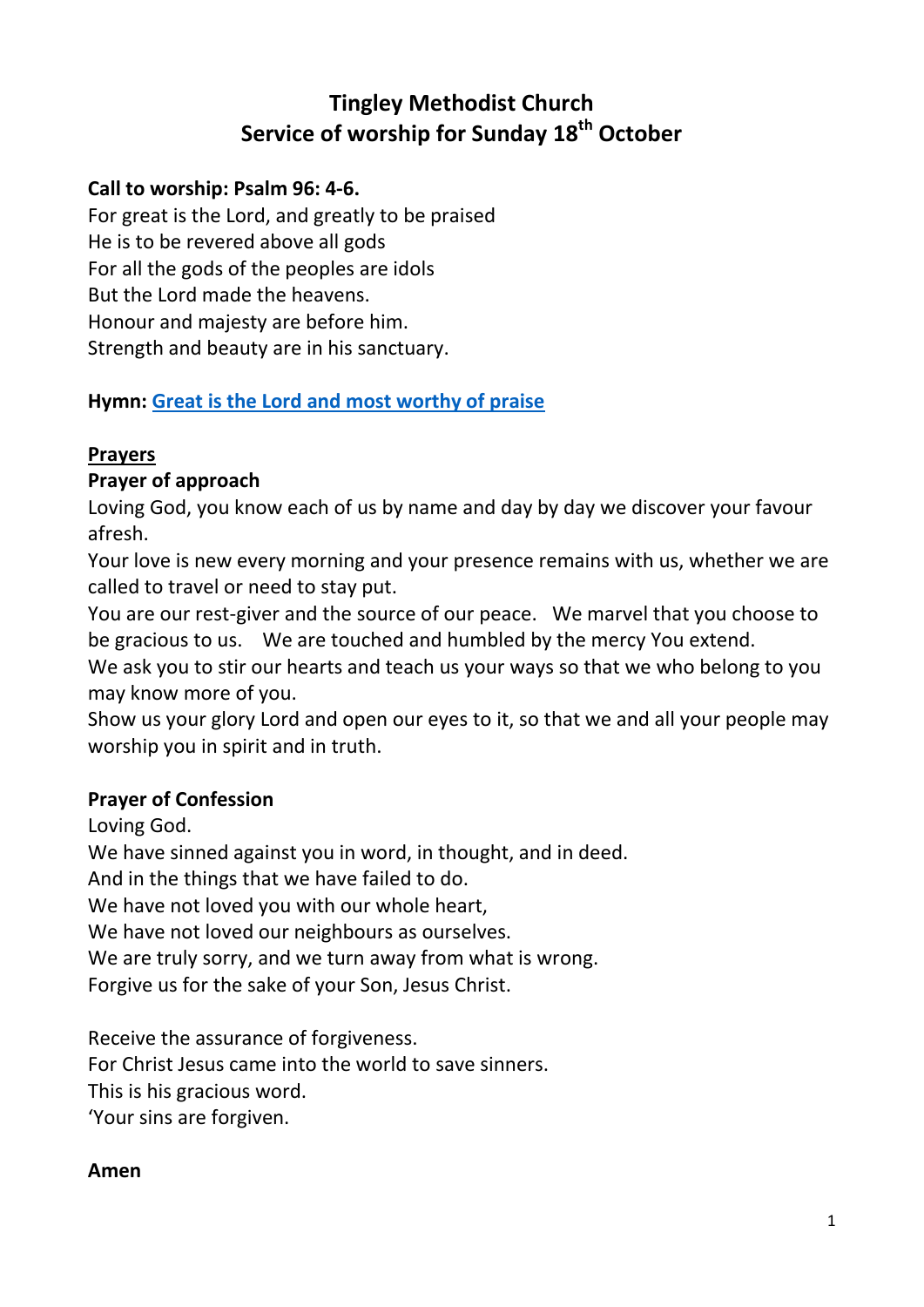## **Collect**

Lord Jesus Christ

You have taught us that what we do for the least of our brothers and sisters we do also for you.

Give us the will to be servants of others as you were the servant of all.

For you gave up your life and died for us, but live and reign with the Father and the Holy Spirit.

One God, now and for ever.

## **Amen**

## **Hymn: [From heaven you came helpless babe](https://www.youtube.com/watch?v=vpwfDXcKrNQ)**

## **Bible Reading: [Matthew 22: 15-22](https://www.biblegateway.com/passage/?search=Matthew+22%3A+15-22&version=NIV)**

## **The Question about Paying Taxes**

Then the Pharisees went and plotted to entrap him in what he said.

So they sent their disciples to him, along with the Herodians, saying, "Teacher, we know that you are sincere, and teach the way of God in accordance with truth, and show deference to no one; for you do not regard people with partiality.

Tell us, then, what you think. Is it lawful to pay taxes to the emperor, or not?" But Jesus, aware of their malice, said, "Why are you putting me to the test, you hypocrites?

Show me the coin used for the tax." And they brought him a denarius.

Then he said to them, "Whose head is this, and whose title?"

They answered, "The emperor's."

Then he said to them, "Give therefore to the emperor the things that are the emperor's, and to God the things that are God's."

When they heard this, they were amazed; and they left him and went away.

## **Sermon**

When the Pharisees and the Herodians asked Jesus about paying the imperial tax, Jesus replied "Give to the emperor the things that are the emperor's, and to God the things that are God's."

I'm reminded of a story about a Methodist Minister who said to the congregation at the end of a service, "I'll be here again in 4 weeks time, and I'll be preaching from the Gospel of Mark, in particular chapter 17 and verses 6-11. It would be helpful if you made yourself familiar with the text in advance of the service". 4 weeks later when he returned, he reminded the congregation of this and asked for a show of hands, so he had an idea of how many people had read the passage. A few hands were tentatively raised, …… as were the ministers eyebrows.

Marks gospel of course doesn't have a seventeenth chapter, this had been a trick question, a question designed to catch people out.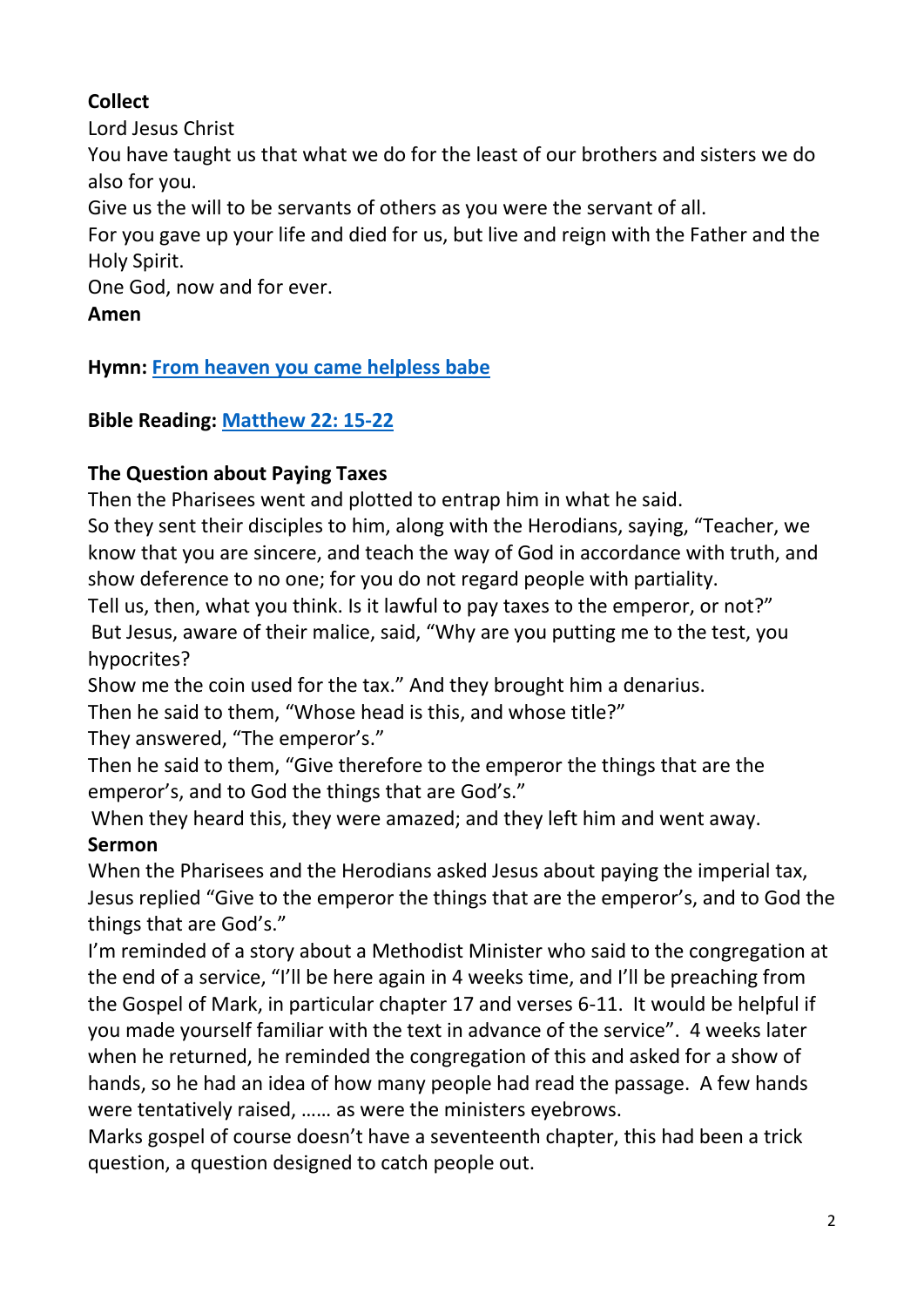And in much the same way, Jesus knew that the question about paying taxes was designed to trap him, to catch him out. But Matthew's Gospel records that the answer he gave, 'amazed' those who asked him the question. "Give therefore to the emperor the things that are the emperor's, and to God the things that are God's." What I hope we can do this morning is to think about what Jesus meant when he said this, but more importantly I want us to think about what it means to us today, more than 2000 years later and in the face of a global pandemic.

Now of course, one of the significant features in our reading today is that the Pharisees and the Herodians seemed to be working together – collaborating – to catch Jesus out.

We know that the Pharisees were a religious group – probably resented the secular rule of Rome …………… and the Herodians were a political party – pro-emperor. They would have had quite different views on the payment of taxes.

And normally, these two groups were at odds with one another. For them to have come together in a common cause was amazing and would have required the cause to be an extremely high priority for them both.

If Jesus said they ought to pay their taxes to the Emperor, the Pharisees could have accused Him of yielding to the rule of Rome….. and what kind of Messiah would do that?

But on the other hand, if He said no to paying tax to the Emperor, the Herodians could have accused Him of going against the Roman rule.

That meant that whether Jesus answered 'yes' or 'no', he would lose the respect of either one group or the other. But Jesus went much deeper into the issue and gave the most amazing, out of the box, out of this world, and yet simple, answer. His answer was obvious yet at the same time elusive.

"Give therefore to the emperor the things that are the emperor's, and to God the things that are God's".

In answering in this way Jesus brilliantly demonstrated the profound truth that people have responsibilities towards their countries whose benefits they share, but that they also have a responsibility to God.

So, responsibilities towards our country – and let's be honest that's not the first thing we think about when we pay our income tax is it? – when I look at the pay slip my employer sends me at the end of every month, and in particular when I look at the column headed "*deductions"* – the thing that doesn't spring to mind is that I'm helping my country out.

Yet we all have payments to make and obligations to meet. It's just that sometimes it feels like we live in a generation in which people feel that they don't owe anything to anybody. A society, where the bottom line to every choice people make seems to be ….."but will it make **me** happy?"

Jesus reminds us that as citizens we have responsibilities, not just to pay taxes, but to obey the law, to play by the rules, to toe the line.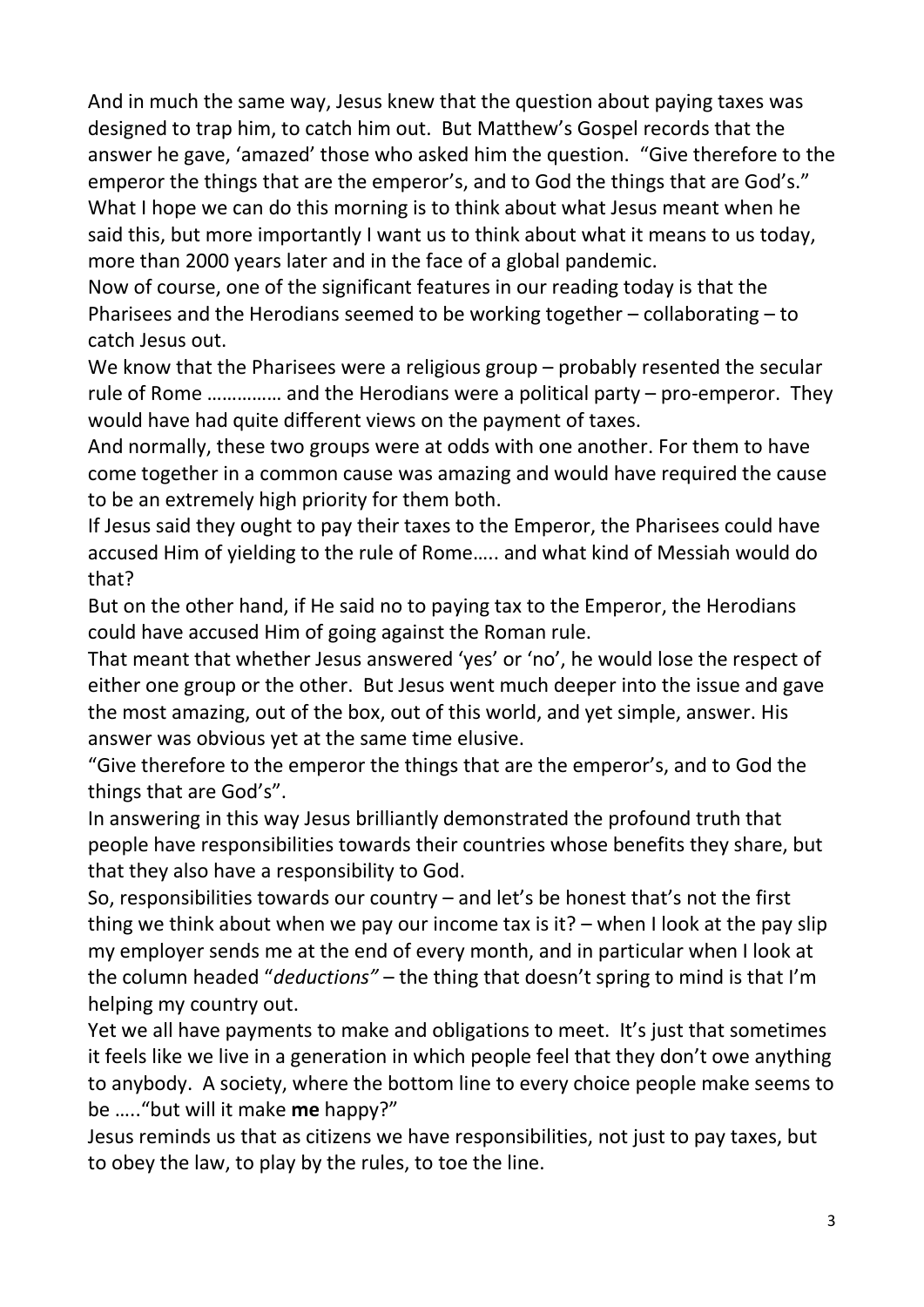But then he hits us with the second part of the answer – "and to God the things that are God's." Jesus makes it clear here that we have a responsibility towards God - we owe God something, and we need to make sure we give it to Him.

If paying tax is compulsory and our responsibility to our country important, how can we lower that standard when it comes to serving God? Our sense of duty towards serving God in His Kingdom ought to be much higher don't you think? If tax evasion is a serious offence, then how can evading God be considered anything less? Of course, we are living through unprecedented times – I'm sure that you, like I, had plans for 2020 – and mine certainly didn't include me staying indoors most of the time, keeping two metres apart from people, wearing a face-covering and not singing hymns in Church – that said one could argue that they are all things that other people may actually be quite grateful for.

But what I want to do, is to suggest three things that we all can do to show our gratitude to God – three ways to 'give to God the things that are God's'.

The first is TRUST – and some people might say that's not so easy at the moment. Yet, the Bible, one of our main building blocks of faith, provides plenty of examples of God's people in crisis, and how they developed deeper trust in trying times. Yes, maybe they were written in another time and another place, but they still speak to us at this time, and in this place.

A pandemic cannot and does not make God's promises null and void. COVID-19 has not erased the assurance of God's eternal Word. The coronavirus need not cause a crisis of confidence in God's ability to solve our problems and provide for our needs. It can lead us to deeper faith, to greater trust, and to more secure confidence in God. Amid our greatest challenges, God's promises are still there. We must trust God.

The second thing is TIME – how much time do we give to God – and do we give enough. I haven't been in a particularly good place emotionally this last few weeks and months – and I came here on Wednesday evening needing and hoping that God would speak to me. And He did – remember last weeks reading from Philippians, chapter 4 verses 6 and 7,  $-$  "Do not worry about anything, but in everything by prayer and supplication with thanksgiving let your requests be made to God. And the peace of God, which surpasses all understanding, will guard your hearts and your minds in Christ Jesus".

Prayer – it can change us, and it can also change situations. Perhaps we should all ask ourselves…….. are we are giving enough time to God in prayer.

But then there's also giving time to God through our lives – through our actions and through our kindness – one of the things that has struck me throughout COVID has been the willingness of ordinary people, people like you and I, who are taking the time to give people a ring, to pick up a bit of shopping, to collect medicines, and a whole host of other things. I'm sure you can think of many examples. We must make and give time to God – in prayer and in service.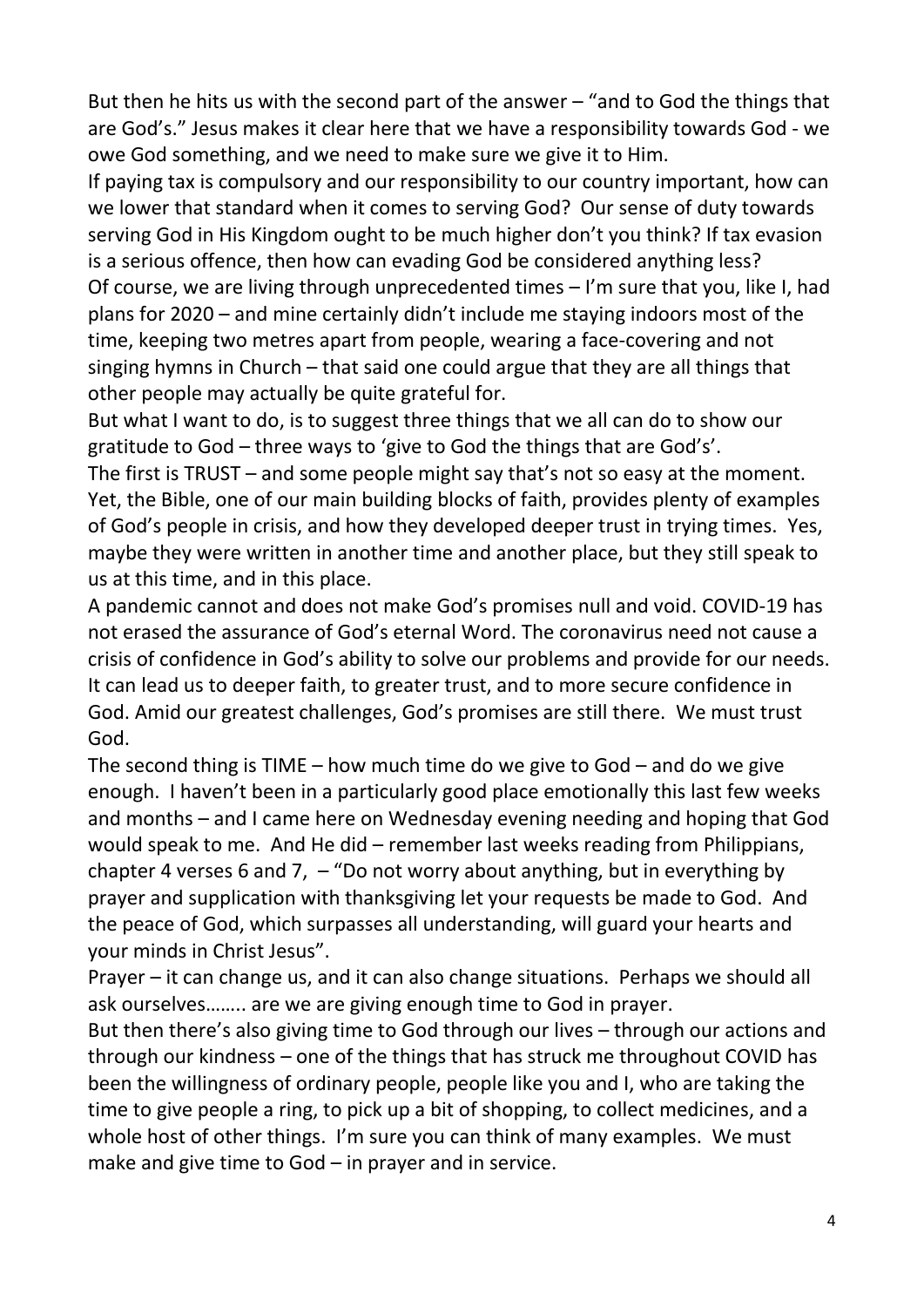And the third thing I'm suggesting we can give to God is our talents. God has called each of us to service and He has indeed blessed us with a variety of skills and talents.

Being a Christian isn't a spectator sport is it. Despite the fact that grace is a gift freely given – indeed given without condition, I reckon that God expects each of us to get involved in the life of the church and its' ministries. He has called us. He has gifted us. He has given us abilities to be used in His service. And it's up to each of us to understand and to use those abilities to serve God and to serve our fellow citizens – following the COVID guidance of course – remember I did say earlier we have a responsibility to obey the law and follow the rules. But perhaps we can all have a good think, what gifts and what talents do we have that we could use in these difficult times to serve God by serving others.

Trust –– Time – Talent …… three things we can give to God.

Of course, what we know is that we have a debt to God that can never be repaid in full. The question here isn't about paying in full, the question …… and it isn't a trick one …….. is …… are *we* giving enough.

## **Amen.**

## **Hymn: [Take this moment, sign and space](https://www.youtube.com/watch?v=NbZ6gGG0V-o)**

#### **Prayers of intercession and Lord's Prayer**

Lord of hope and freedom, we sing to you a new song in praises and prayers. May we respect authority where it is righteous and true, but give our allegiance in spiritual matters to you. Guide our rulers in your ways and let those who feel their beliefs are compromised seek to discern your will for them through the example and judgement of your Son, for whom nothing was too difficult to overcome, even death on the cross.

#### Lord, in your mercy. *Hear our Prayer*

We ask for your blessings on your Church so that through prayers and penitence we may see your true glory, know your love and patience, and see the fruits of the Holy Spirit in our lives. May the worldwide Church bring new dimensions to our worship and our ways of working, so that a sharing of good practice brings us together in fellowship and extends your kingdom across national and cultural boundaries. Lord, in your mercy. *Hear our Prayer*

Send us out to do the work started by Saint Paul, taking your word to highways and byways, teaching and learning along the way. Give us the confidence and courage to grow our own faith while sharing it with others. As we pray for the troubled areas of the world, we ask for your inspiration to workers and volunteers who respond to conflicts and emergencies, bringing relief and hope, in your name.

Lord, in your mercy. *Hear our Prayer*